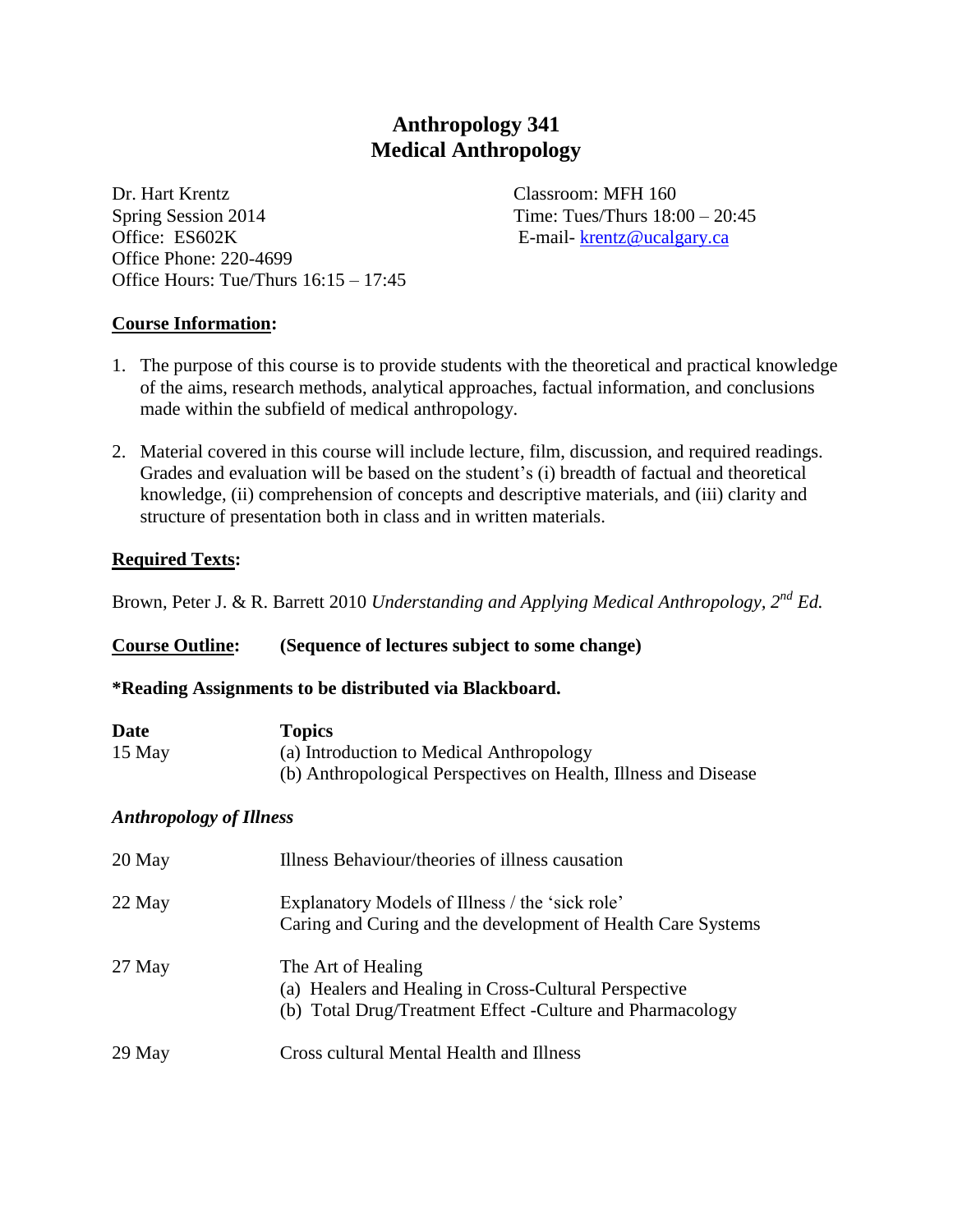| 03 June | Cross cultural Mental Health and Illness cont.                                            |
|---------|-------------------------------------------------------------------------------------------|
| 05 June | <b>Mid-term Examination @ 1800 hrs</b><br>Changing Relationships with Illness and Disease |
| 10 June | Origin and Evolution of Healing and Illness Behaviour                                     |

#### *Anthropology of Disease*

| 12 June | (a) Evolutionary/Ecological Perspectives on Health and Disease<br>(b) Disease Etiology |  |  |  |
|---------|----------------------------------------------------------------------------------------|--|--|--|
| 17 June | Human Behaviour and Disease<br><b>Discussion Paper Due</b>                             |  |  |  |
| 19 June | Historical Perspectives of Disease in Human Populations                                |  |  |  |

### *Applied Medical Anthropology*

| 24 June | <b>Applied Medical Anthropology:</b><br>(a) Cultural Contact and Change between Health Care Systems |
|---------|-----------------------------------------------------------------------------------------------------|
| 26 June | Sociopolitical and Economic aspects of Disease and Illness<br><b>Syndemic Perspectives</b>          |
|         | Conclusions                                                                                         |

### **Final Examination – to be scheduled on either June 27, 28 or 30**

## **Grading and Examinations**

Final course grades will be based on an in-class midterm, a discussion/term paper, and a final examination. Examinations will consist of multiple choice, short answer, and essay questions.

| Midterm Examination            | 30% <b>05 June</b> (at 1800 hrs)                     |
|--------------------------------|------------------------------------------------------|
| Discussion/Term Paper          | 35% <b>17 June</b>                                   |
| Registrar Scheduled Final Exam | 35% date to be announced $({\bf Jun 27, 28, or 30})$ |

Final Course Grades are based on the following:

|              | $A+$ 100 - 94.9%        |              | 79.8 - 74.9%         |          | $C-$ 62.8 – 58.9%    |
|--------------|-------------------------|--------------|----------------------|----------|----------------------|
| $\mathsf{A}$ | 94.8 - 89.9%            |              | $B - 74.8 - 70.9\%$  |          | $D_{+}$ 58.8 – 54.9% |
|              | $A - 89.8 - 84.9\%$     |              | $C_{+}$ 70.8 – 66.9% | $\Box$   | $54.8 - 49.9\%$      |
|              | $B_{+}$ $84.8 - 79.9\%$ | $\mathbf{C}$ | $66.8 - 62.9\%$      | <b>E</b> | 49.8% and below      |